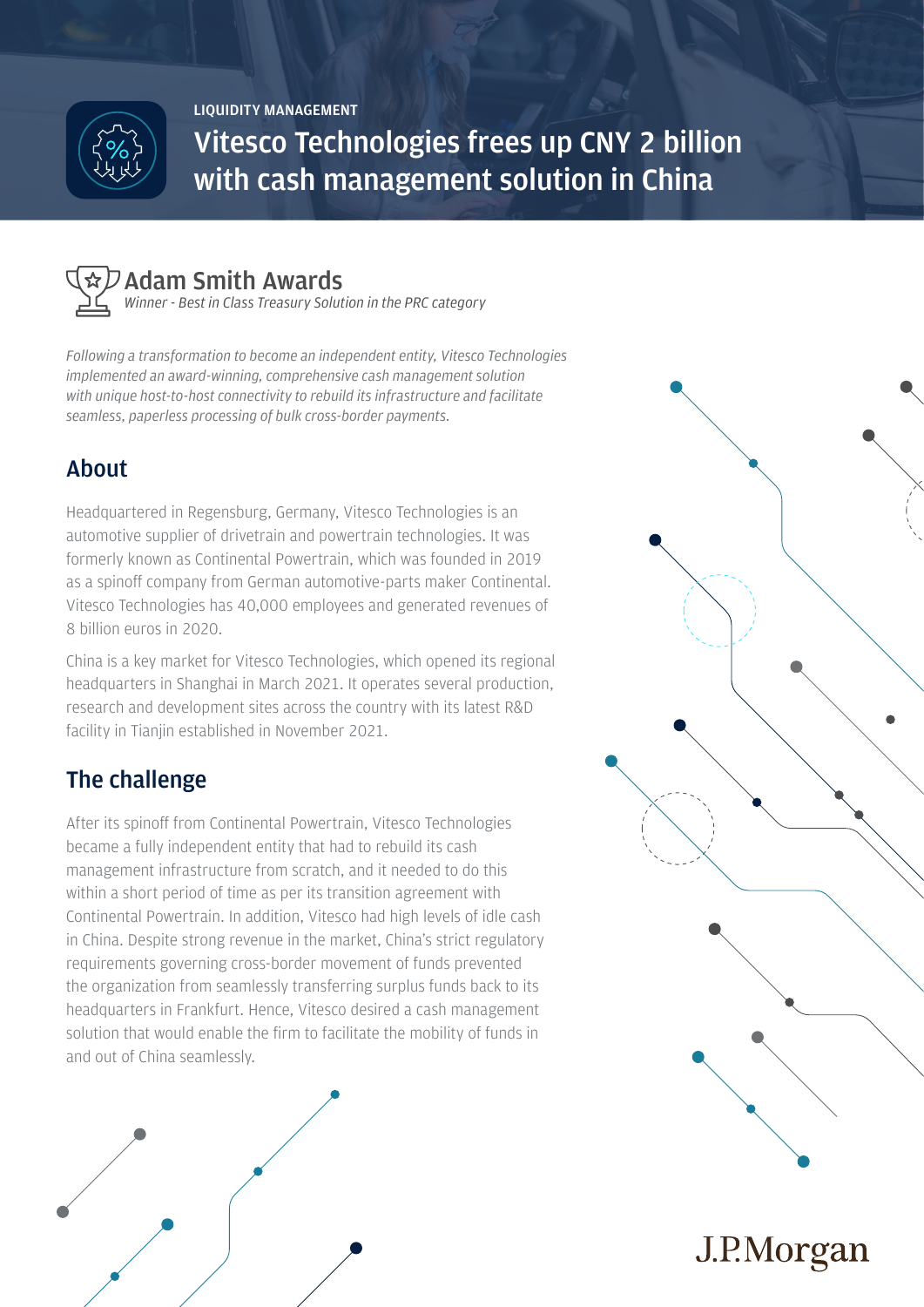

**LIQUIDITY MANAGEMENT**

**Vitesco Technologies frees up CNY 2 billion with cash management solution in China**

#### **The solution**



- Host-to-host connectivity mechanisms: The solution boasts two host-to-host (H2H) connections between Vitesco Technologies' ERP and J.P. Morgan's Access banking platform. The first one enables the end-to-end automated delivery of payments instructions and reports through to the bank's Virtual Branch, while the second is a firstto-market H2H connectivity in China that enables the transmission in bulk of supporting documents, a regulatory requirement for all cross-border payments by corporates in China. The unique offering means the process for cross-border transactions is now completely paperless and the bulk process further enhances efficiencies.
- Cross-border sweeping: With the H2H connectivity part of J.P. Morgan's proprietary model of using artificial intelligence (AI) to monitor cross-border transaction data – Vitesco Technologies is now well positioned to be eligible for the China's Cross-border Simplification Program, a new initiative by regulator State Administration of Foreign Exchange. Companies accepted under this program are no longer required to submit supporting documents to effect cross-border payments, so long as they have a banking partner with a demonstrated ability to properly govern these transactions and with the appropriate controls in place.
- Cash pooling: The structure involves a Renminbi (RMB) domestic cash pool to concentrate all the surplus cash of the four Vitesco Technologies entities in China, so their funding needs can be managed centrally. And to enable the seamless transfer of funds between the Chinese entities and Vitesco's headquarters in Frankfurt, a special account compliant with central bank regulations was set up in Shanghai, connecting the RMB domestic cash pool to the group treasury in Frankfurt via a cross-border sweeping facility. While the sweeping facility was being put in place, Vitesco Technologies managed to secure a special arrangement with J.P. Morgan to provide lending to its headquarters to cover any urgent cash needs until the sweeping capability was activated.

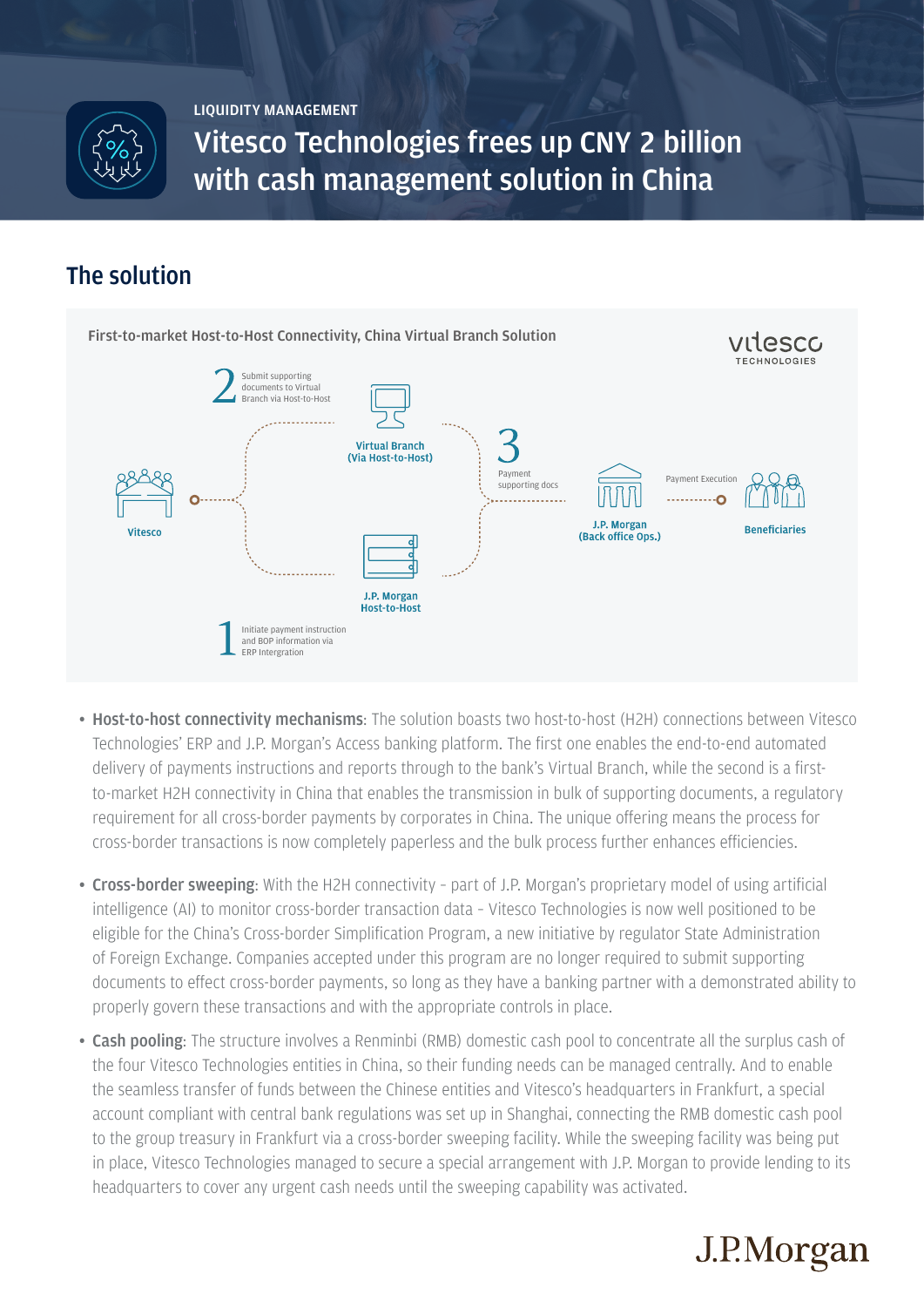

**LIQUIDITY MANAGEMENT**

**Vitesco Technologies frees up CNY 2 billion with cash management solution in China**

*Through our banking relationship with J.P. Morgan, we have quickly set up a comprehensive and independent cash management infrastructure, which has allowed us to improve our operational efficiency and concentrate our domestic liquidity in China, allowing our HQ access to the cash for funding as required.*

**-Jeremy Zhu, Head of Central Finance and Controlling, Vitesco Technologies China**

### **The Results**

With the solution, close to CNY 2 billion in trapped cash has been mobilized from China via cross-border sweeping since the solution went live in May 2021. Other benefits include:

- Quick and seamless migration after a spinoff to a full and complete cash management infrastructure covering payments, collections and liquidity management consisting of domestic and cross-border pooling structures
- Flexible and multiple cross-border funding arrangements available to support funding requirement of its headquarters
- Improved visibility with the ability to track cash balances and intercompany positions in real time
- Enhanced efficiencies due to fully digitized and streamlined payment processes, freeing up manhours and resulting in cost savings

*Corporate spinoffs can often be very challenging, but Vitesco Technologies demonstrated treasury excellence by putting in place an efficient cash management structure within an extremely short period of time to minimize business disruptions. With J.P. Morgan's solution, Vitesco can seamlessly move funds between its domestic entities in China and to its group treasury in Frankfurt, while ensuring efficiencies in the cross-border payments documentation process.*

**-Rani Gu, Head of Payments for Greater China, J.P. Morgan**

J.P.Morgan

To learn more about how we can support your business, please contact your J.P. Morgan representative.